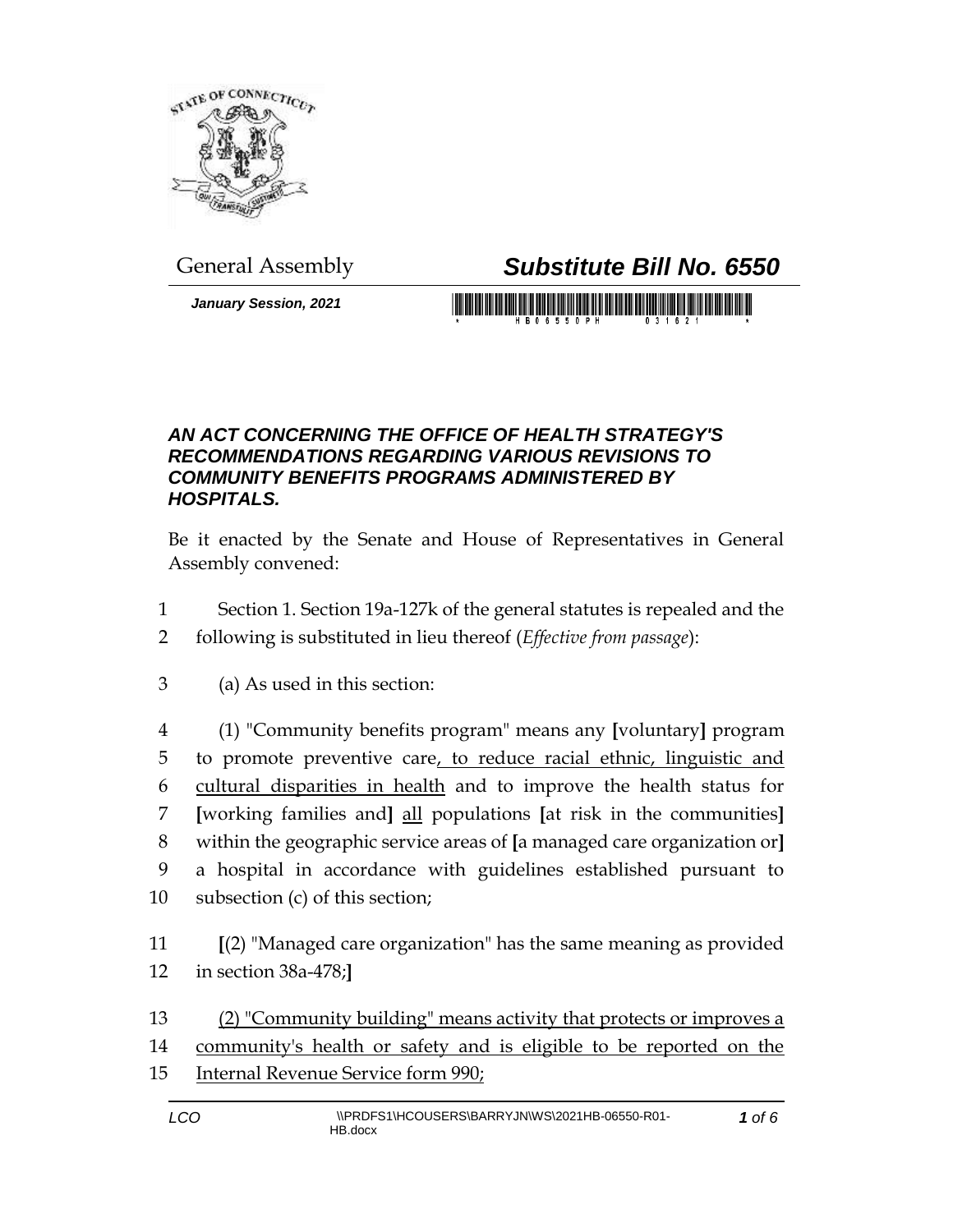| 16     | "Community health needs assessment"<br>(3)<br>written<br>means<br>a                            |  |  |
|--------|------------------------------------------------------------------------------------------------|--|--|
| 17     | assessment, as described in 26 CFR 1.501(r)-(3) conducted by a hospital                        |  |  |
| 18     | that defines the community it serves, assesses the health needs of such                        |  |  |
| 19     | community, and solicits and takes into account persons that represent                          |  |  |
| 20     | the broad interests of the community;                                                          |  |  |
|        |                                                                                                |  |  |
| 21     | $(3)$ ] (4) "Hospital" [has the same meaning as provided in section 19a-                       |  |  |
| 22     | 490.] means a nonprofit entity licensed as a hospital pursuant to chapter                      |  |  |
| 23     | 368v that is required to annually file Internal Revenue Service form 990;                      |  |  |
| 24     | and                                                                                            |  |  |
|        |                                                                                                |  |  |
| 25     | (5) "Implementation strategy" means a written plan required by 26                              |  |  |
| 26     | $CFR$ 1.501(r)-(3) that addresses community health needs identified                            |  |  |
| 27     | through a community health needs assessment that (A) describes the                             |  |  |
| 28     | actions a hospital intends to take to address the health need and impact                       |  |  |
| 29     | of these actions, (B) identifies resources that the hospital plans to commit                   |  |  |
| 30     | to address such need, and (C) describes the planned collaboration                              |  |  |
| 31     | between the hospital and other facilities and organizations to address                         |  |  |
| 32     | such health need.                                                                              |  |  |
|        |                                                                                                |  |  |
| $\sim$ | $\sqrt{1}$ $\sqrt{2}$ $\sqrt{1}$ $\sqrt{2}$ $\sqrt{1}$ $\sqrt{2}$ $\sqrt{1}$<br>$\blacksquare$ |  |  |

 (b) On or before January 1, **[**2005**]** 2022, and **[**biennially**]** annually thereafter, **[**each managed care organization and**]** each hospital shall submit to the **[**Healthcare Advocate, or the Healthcare Advocate's**]** Health Systems Planning Unit of the Office of Health Strategy, or to a designee selected by the executive director of the Office of Health Strategy, a report on **[**whether the managed care organization or hospital has in place a**]** such hospital's community benefits program. **[**If a managed care organization or hospital elects to develop a community benefits program, the**]** The report required by this subsection shall comply with the reporting requirements of subsection (d) of this section.

 (c) **[**A managed care organization or**]** Each hospital **[**may**]** shall develop community benefit guidelines intended to promote preventive care, reduce racial, ethnic, linguistic and cultural disparities in health and **[**to**]** improve the health status for **[**working families and**]** all populations **[**at risk**]** within the geographic service areas of such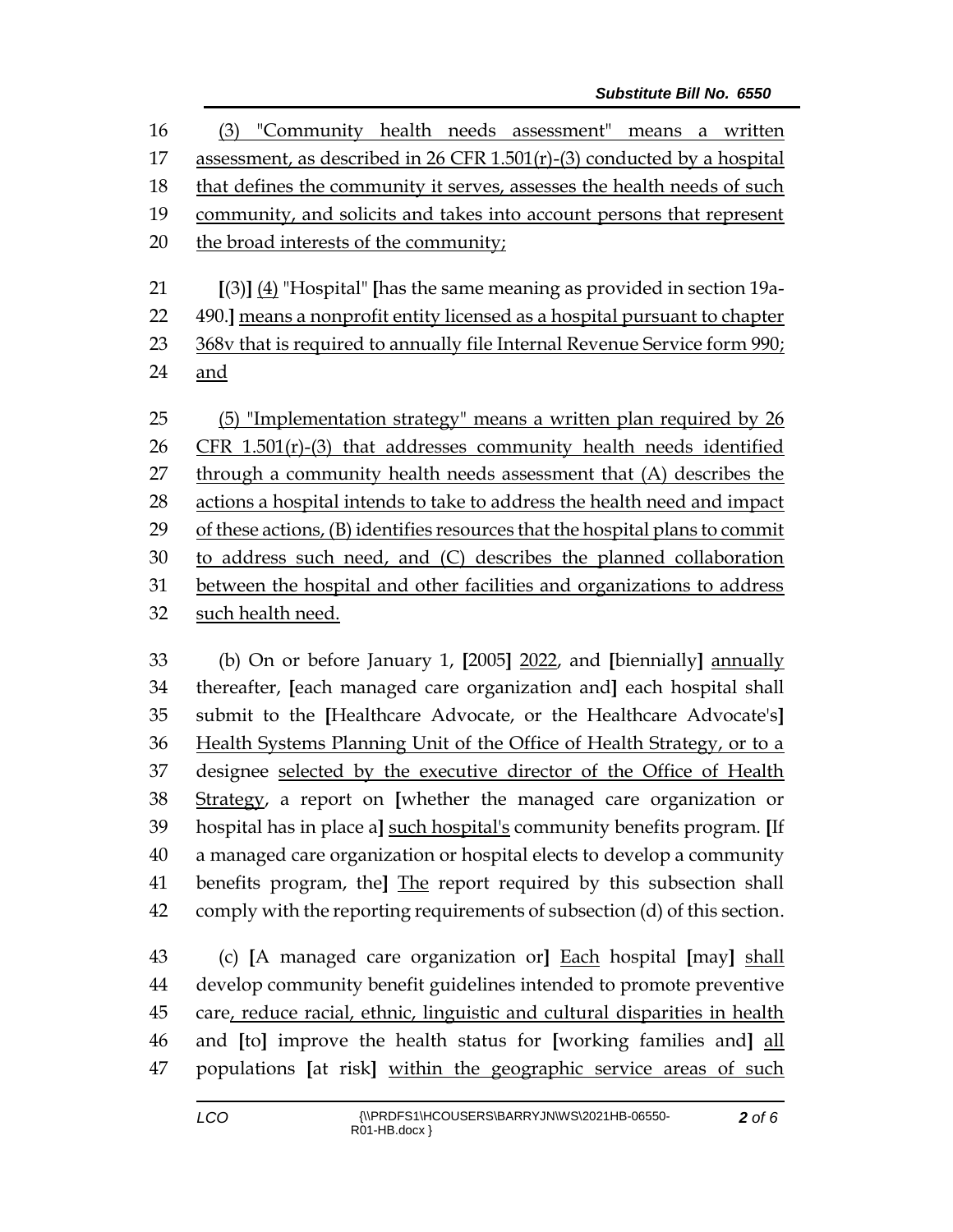hospital, whether or not those individuals are **[**enrollees of the managed care plan or**]** patients of the hospital. The guidelines shall focus on the following principles:

 (1) Adoption and publication of a community benefits policy statement setting forth **[**the organization's or**]** such hospital's commitment to a formal community benefits program;

 (2) The responsibility for overseeing the development and implementation of the community benefits program, the resources to be allocated and the administrative mechanisms for the regular evaluation of the program;

 (3) Seeking assistance and meaningful participation from the communities within **[**the organization's or**]** such hospital's geographic service areas in developing and implementing the community benefits program and a plan for meaningful community benefit and community building investments, and in defining the targeted populations and the specific health care needs **[**it**]** such hospital should address. In doing so, the governing body or management of **[**the organization or**]** such hospital shall give priority to (A) the public health needs outlined in the most recent version of the state health plan prepared by the Department 67 of Public Health pursuant to section  $19a-7$ , and (B) such hospital's triennial community health needs assessment and implementation 69 strategy; and

 (4) Developing its **[**program**]** implementation strategy based upon an 71 assessment of  $(A)$  the health care needs and resources of the targeted populations, particularly a broad spectrum of age, racial and ethnic groups, low and middle-income populations, and medically underserved populations, and (B) barriers to accessing health care, including, but not limited to, cultural, linguistic and physical barriers to accessible health care, lack of information on available sources of health care coverage and services, and the benefits of preventive health care. **[**The program shall consider the health care needs of a broad spectrum of age groups and health conditions**]** Each hospital shall solicit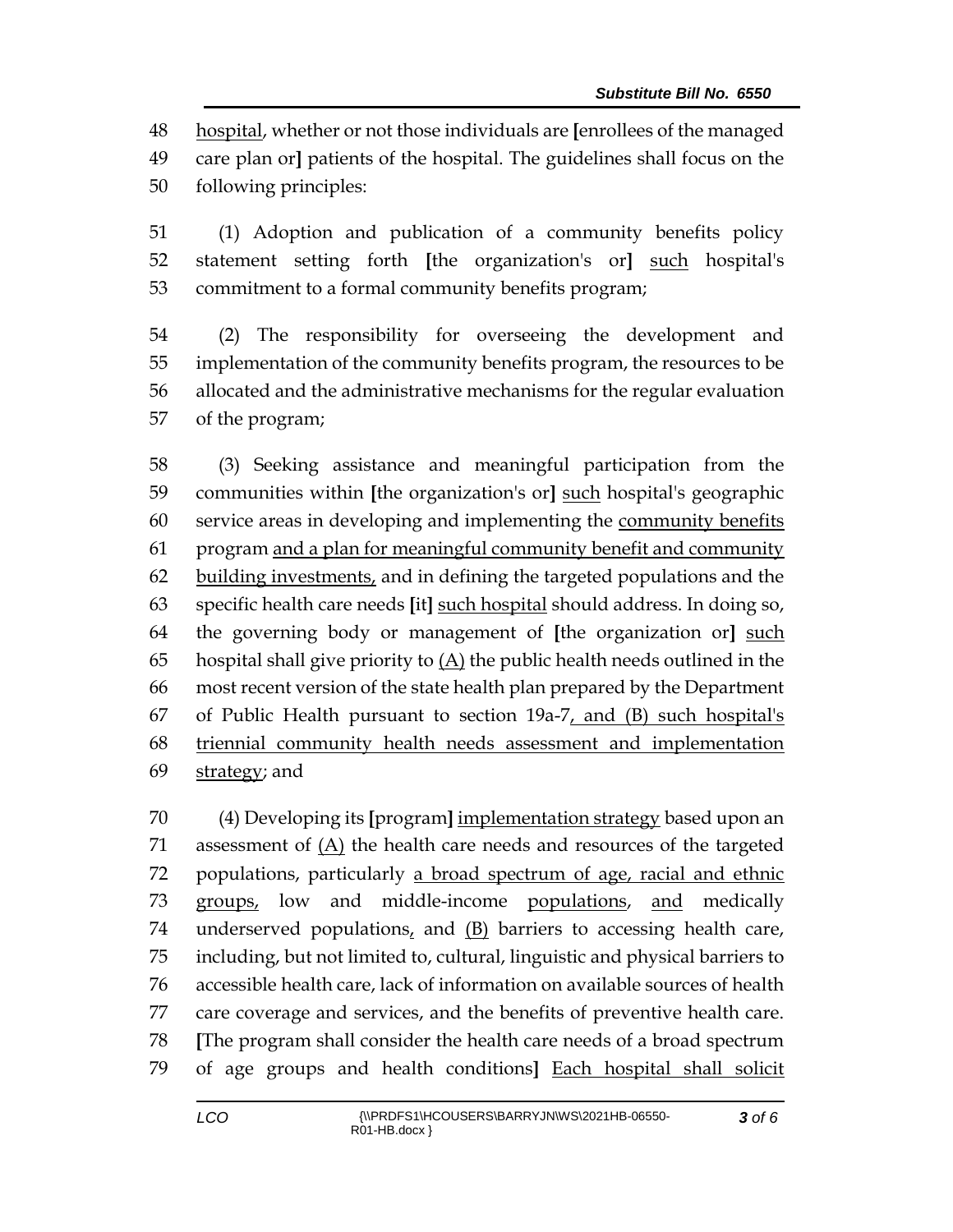commentary on its implementation strategy from the communities within such hospital's geographic service area and consider revisions to 82 such strategy based on such commentary.

 (d) Each **[**managed care organization and each**]** hospital **[**that chooses to participate in developing a community benefits program**]** shall include in the **[**biennial**]** annual report required by subsection (b) of this section **[**the status of the program, if any, that the organization or hospital established. If the managed care organization or hospital has chosen to participate in a community benefits program, the report shall include**]** the following components: (1) The community benefits policy statement of **[**the managed care organization or**]** such hospital; (2) the **[**mechanism**]** process by which community input and participation is solicited and incorporated in the community benefits program; (3) identification of community health needs that were **[**considered**]** prioritized in developing **[**and implementing**]** the **[**community benefits program**]** implementation strategy; (4) a narrative description of the community benefits, community services, and preventive health education provided or proposed, which may include measurements related to the number of people served and health status outcomes; (5) outcome measures **[**taken**]** used to evaluate the **[**results**]** impact of the community benefits program and proposed revisions to the program; (6) to the extent feasible, a community benefits budget and a good faith effort to measure expenditures and administrative costs associated with the community benefits program, including both cash and in-kind commitments; **[**and**]** (7) a summary of the extent to which **[**the managed care organization or**]** such hospital has developed and met the guidelines listed in subsection (c) of this section; **[**. Each managed care organization and each hospital**]** (8) for the prior taxable year, the demographics of the population within the geographic service area of such hospital; (9) the cost and description of each investment included in the "Financial Assistance and Certain Other Community Benefits at Cost", and the "Community Building Activities", sections of such hospital's Internal Revenue Service form 990; (10) an explanation of how each investment described in subdivision (9) of this subsection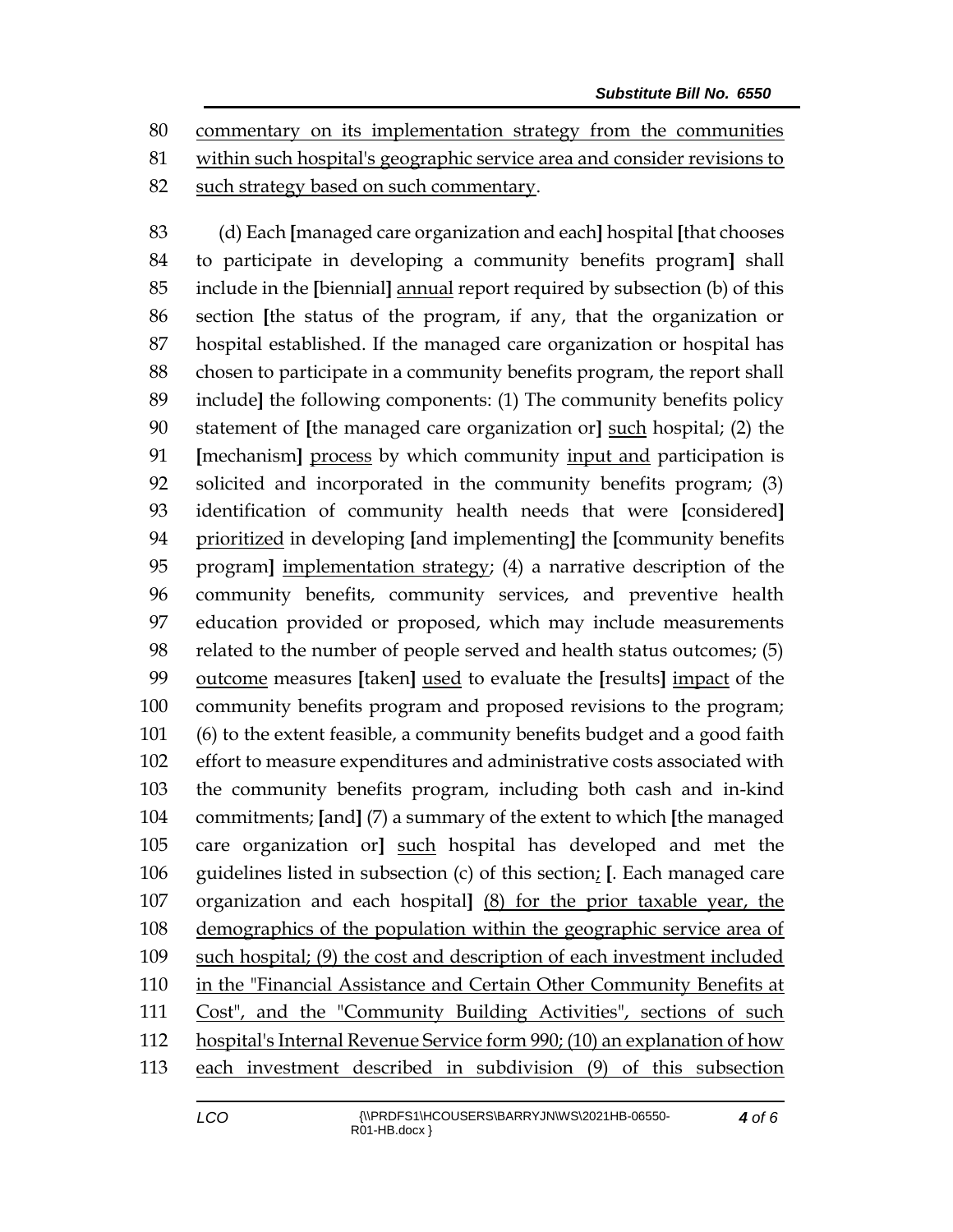addresses the needs identified in the hospital's triennial community health needs assessment and implementation strategy; and (11) a description of available evidence that shows how each investment described in subdivision (9) of this subsection improves community health outcomes. The Office of Health Strategy shall **[**make a copy of**]** post the annual report **[**available, upon request, to any member of the public**]** required by subsection (b) of this section on its Internet web site. (e) (1) Not later than January 1, 2023, and biennially thereafter, the Office of Health Strategy, or a designee selected by the executive director of the Office of Health Strategy, shall establish a minimum community benefit and community building spending threshold that hospitals shall meet or exceed during the biennium. Such threshold shall be based on objective data and criteria, including, but not limited to, the following: (A) Historical and current expenditures on community benefits by the hospital; (B) the community needs identified in the hospital's triennial community health needs assessment; (C) the overall financial position of the hospital based on audited financial statements and other objective data; and (D) taxes and payments in lieu of taxes paid by the hospital. (2) The Office of Health Strategy shall consult with hospital

 representatives, solicit and consider comments from the public and consult with one or more individuals with expertise in health care economics when establishing a community benefit and community building spending threshold.

 (3) The community benefit and community building spending threshold established pursuant to this subsection shall include the minimum proportion of community benefit spending that shall be directed to addressing health disparities and social determinants of health identified in the community health needs assessment during the next biennium.

 **[**(e)**]** (f) The **[**Healthcare Advocate, or the Healthcare Advocate's**]** Office of Health Strategy, or a designee selected by the executive